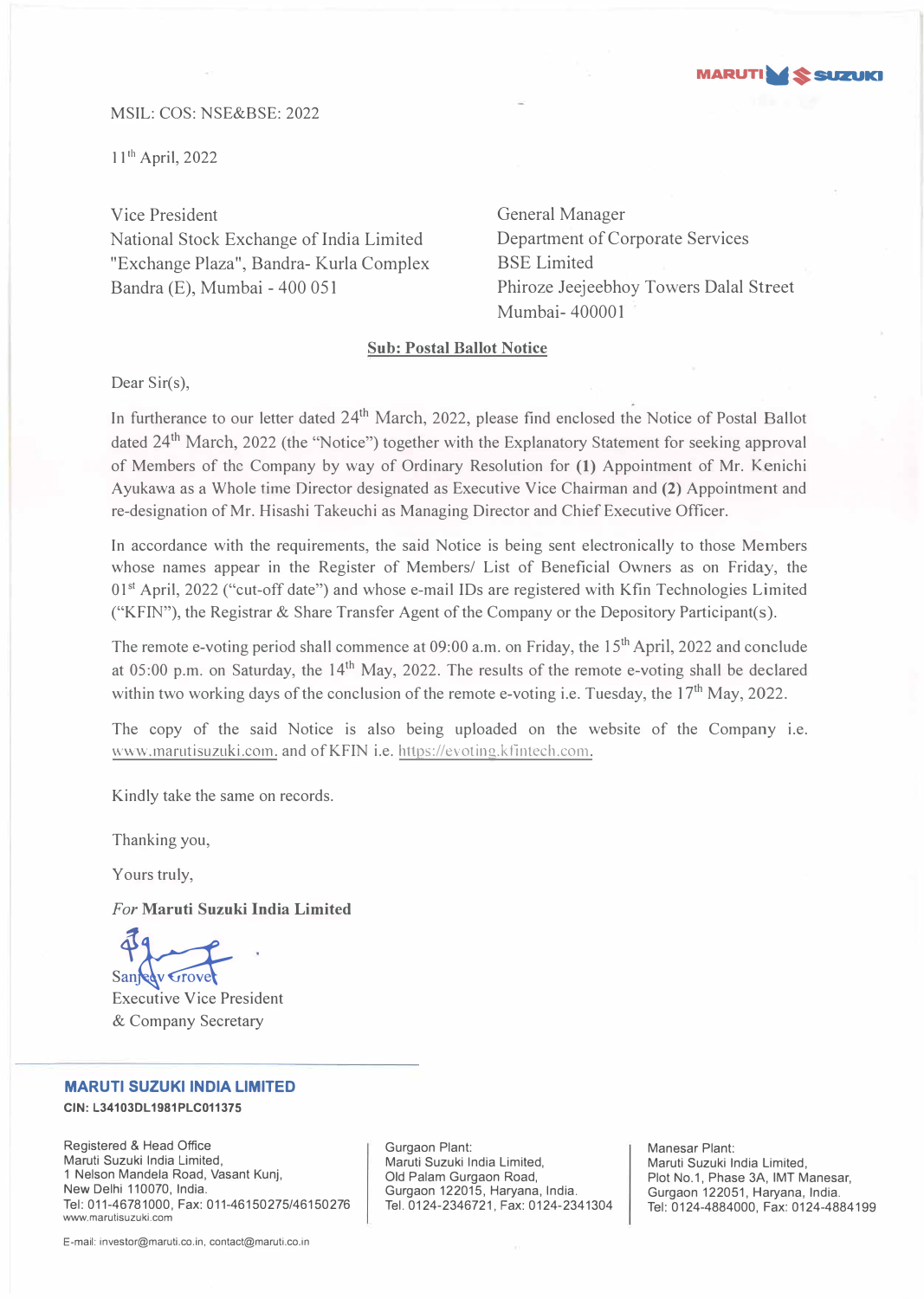# **MARUTI MS SUZUKI**

# **MARUTI SUZUKI INDIA LIMITED**

**CIN:** L34103DL1981PLC011375

**Registered Office:** 1, Nelson Mandela Road, Vasant Kunj, New Delhi -110 070, India **Tel:** +91-11-46781000, **Fax:** +91-11-46150275/76 **Web:** www.marutisuzuki.com **Email Id:** investor@maruti.co.in

# **POSTAL BALLOT NOTICE**

[Pursuant to Section 108 and Section 110 of the Companies Act, 2013, read with Rule 20 and Rule 22 of the Companies (Management and Administration) Rules, 2014]

#### To,

The Members of Maruti Suzuki India Limited,

**NOTICE** is hereby given that pursuant to the provisions of Section 108, Section 110 and other applicable provisions, if any, of the Companies Act, 2013 (the "**Act**") read with Rule 20 and Rule 22 of the Companies (Management and Administration) Rules, 2014 (the "**Rules**"), including any statutory amendment(s), modification(s), variation(s) or reenactment(s) thereto, for the time being in force and in accordance with the guidelines prescribed by the Ministry of Corporate Affairs ("**MCA**") for holding general meetings / conducting the process of postal ballot through remote evoting vide General Circular Nos. 14/2020 dated 8<sup>th</sup> April, 2020; 17/2020 dated 13<sup>th</sup> April, 2020; 22/2020 dated 15<sup>th</sup> June, 2020; 33/2020 dated 28<sup>th</sup> September, 2020; 39/2020 dated 31<sup>st</sup> December, 2020; 10/2021 dated 23<sup>rd</sup> June, 2021 and 20/2021 dated 8<sup>th</sup> December 2021 including any other circular issued in this regard ("**relevant Circulars**"), the SEBI (Listing Obligations and Disclosure Requirements) Regulations, 2015 ("**Listing Regulations**"), Secretarial Standard – 2 issued by the Institute of Company Secretaries of India and other applicable laws and regulations, if any, the resolutions appended below are proposed to be passed by the Members of the Company, by way of postal ballot through remote voting by electronic means only:

# **SPECIAL BUSINESS:**

#### **1. Appointment of Mr. Kenichi Ayukawa as a Whole-time Director designated as Executive Vice-Chairman**

"RESOLVED THAT pursuant to the Article 76 of the Articles of Association of the Company and Sections 196 and 197, Schedule V and all other applicable provisions, if any, of the Companies Act, 2013 (including any statutory modification(s) or re-enactment thereof, for the time being in force), Mr. Kenichi Ayukawa (DIN: 02262755) be and is hereby appointed as a Whole-time Director designated as Executive Vice-Chairman for a period of six months with effect from 1<sup>st</sup> April, 2022 till 30<sup>th</sup> September, 2022 on the following terms and conditions:

- **a. Salary:** INR 98,62,250 for six months
- **b. Special Salary:** INR 6,10,500 for six months.
- **c. Performance Linked Bonus:** A performance linked bonus equivalent to a guaranteed minimum of four

months' basic salary and a maximum of ten months' basic salary, to be paid annually, with authority to the Board (which expression shall include a committee thereof) to fix the same based on certain performance criteria to be laid down by the Board.

**d. Perquisites and Allowances:** In addition to the salary and performance linked bonus, he shall also be entitled to perquisites and allowances like accommodation (furnished or otherwise) or house rent allowance in lieu thereof; house maintenance allowance, together with the reimbursement of expenses or allowance for utilities such as gas, electricity, water, furnishings, repairs, servants' salaries, society charges and property tax etc.; medical reimbursement, medical / accident insurance, leave travel concession for himself and his family; club fees and such other perquisites and allowances in accordance with the rules of the Company provided that such perquisites and allowances will be INR 45,34,250 for six months.

For the purpose of calculating the above ceiling, perquisites and allowances shall be evaluated as per income tax rules, wherever applicable. In the absence of any such rules, perquisites and allowances shall be evaluated at actual cost.

In addition, he will be entitled for a contribution to the provident and pension fund as per applicable law in force from time to time.

Provision for the use of Company's car for official duties and telephone at residence (including payment for local calls and long-distance official calls) shall not be included in the computation of perquisites and allowances for the purpose of calculating the said ceiling.

#### **Minimum Remuneration**

Notwithstanding anything to the contrary herein contained, where in any financial year during the currency of his tenure, in the event of loss or inadequacy of profits, the Company will subject to applicable laws, pay remuneration by way of basic and special salary, performance linked bonus not exceeding four months' basic salary, perquisites and allowances as specified above."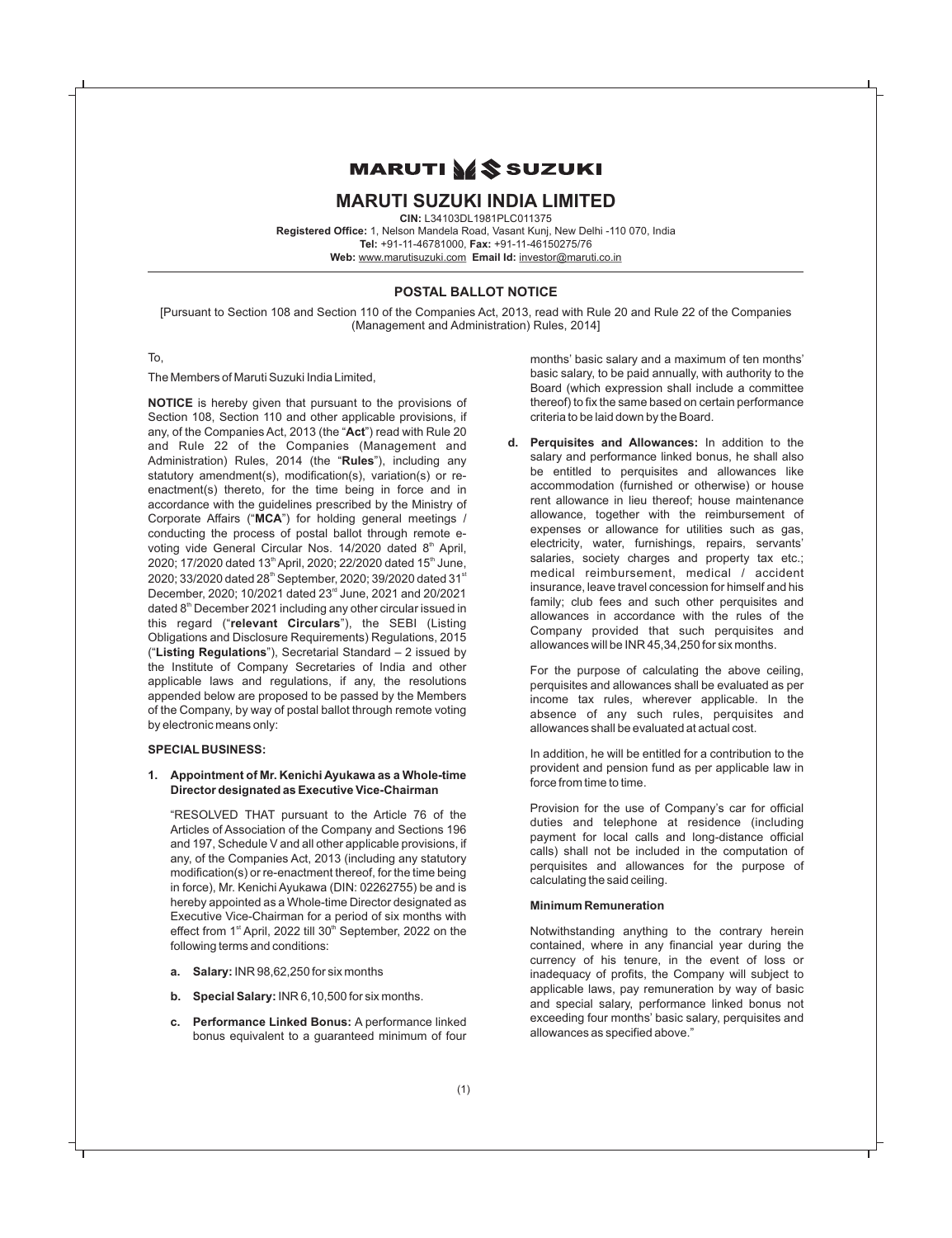#### **2. Appointment and re-designation of Mr. Hisashi Takeuchi as Managing Director and Chief Executive Officer**

"RESOLVED THAT in partial modification of the resolution approved by the Members at the  $40<sup>th</sup>$  Annual General Meeting of the Company and pursuant to Article 76 of the Articles of Association, Sections 196 and 197, Schedule V and all other applicable provisions of the Companies Act, 2013 (including any statutory modification(s) or reenactment thereof, for the time being in force) and subject to the approval of the Central Government, Mr. Hisashi Takeuchi (DIN: 07806180), be and is hereby appointed and re-designated as Managing Director and Chief Executive Officer for a period of three years from  $01<sup>st</sup>$  April, 2022 till  $31<sup>st</sup>$  March, 2025 on the following terms and conditions:

- **a. Salary:** INR 1,97,24,500 per annum in the scale of INR 1,90,00,000 to INR 2,60,00,000 per annum with authority to the Board (which expression shall include a committee thereof) to revise his salary from time to time. The annual increments will be merit based and take into account the Company's performance.
- **b. Special Salary:** INR 12,21,000 per annum with authority to the Board (which expression shall include a committee thereof) to increase it upto INR 30,00,000 per annum.
- **c. Performance Linked Bonus:** A performance linked bonus equivalent to a guaranteed minimum of four months' basic salary and a maximum of ten months' basic salary, to be paid annually, with authority to the Board (which expression shall include a committee thereof) to fix the same based on certain performance criteria to be laid down by the Board.
- **d. Perquisites and Allowances:** In addition to the salary and performance linked bonus, he shall also be entitled to perquisites and allowances like accommodation (furnished or otherwise) or house rent allowance in lieu thereof; house maintenance allowance, together with the reimbursement of expenses or allowance for utilities such as gas, electricity, water, furnishings, repairs, servants' salaries, society charges and property tax etc.; medical reimbursement, medical / accident insurance, leave travel concession for himself and his family; club fees and such other perquisites and allowances in accordance with the rules of the Company provided that such perquisites and allowances will be INR 90,68,500 per annum with authority to the Board (which expression shall include a committee thereof) to increase it upto INR 1,20,00,000 per annum.

For the purpose of calculating the above ceiling, perquisites and allowances shall be evaluated as per income tax rules, wherever applicable. In the absence of any such rules, perquisites and allowances shall be evaluated at actual cost.

In addition, he will be entitled for a contribution to the provident and pension fund as per applicable law in force from time to time.

Provision for the use of Company's car for official duties and telephone at residence (including payment for local calls and long-distance official calls) shall not be included in the computation of perquisites and allowances for the purpose of calculating the said ceiling.

#### **Minimum Remuneration**

Notwithstanding anything to the contrary herein contained, where in any financial year during the currency of his tenure, in the event of loss or inadequacy of profits, the Company will subject to applicable laws, pay remuneration by way of basic and special salary, performance linked bonus not exceeding four months' basic salary, perquisites and allowances as specified above."

# **EXPLANATORY STATEMENT PURSUANT TO SECTION 102 OF THE COMPANIES ACT, 2013**

1. The tenure of Mr. Kenichi Ayukawa as Managing Director expires on 31<sup>st</sup> March, 2022. The Board, on the recommendation of the Nomination and Remuneration Committee, appointed Mr. Ayukawa as a Whole-time Director designated as Executive Vice-Chairman with effect from 1<sup>st</sup> April, 2022 for a period of six months till 30<sup>th</sup> September, 2022. Section 196 of the Act read with Listing Regulations provides, *inter-alia*, that a Whole-time Director shall be appointed and the terms and conditions of such appointment and remuneration payable be approved by the Board of Directors at a meeting which shall be subject to approval by a resolution at the next general meeting of the Company or within a period of three months from the date of appointment, whichever is earlier. The approval of the members is sought for his appointment and payment of remuneration.

None of the Directors/Key Managerial Personnel (KMP) of the Company/their relatives is, in any way, concerned or interested, financially or otherwise, in the resolution except Mr. Ayukawa and his relatives. The Board recommends his appointment and payment of remuneration for approval of the members.

2. The members had approved the appointment of Mr. Hisashi Takeuchi as a Whole-time Director designated as Joint Managing Director (Commercial) in the Annual General Meeting held on 24<sup>th</sup> August, 2021. Pursuant to the recommendation by the Nomination and Remuneration Committee, the Board appointed and redesignated Mr. Takeuchi as Managing Director and Chief Executive Officer with effect from 01 $st$  April, 2022 till 31 $st$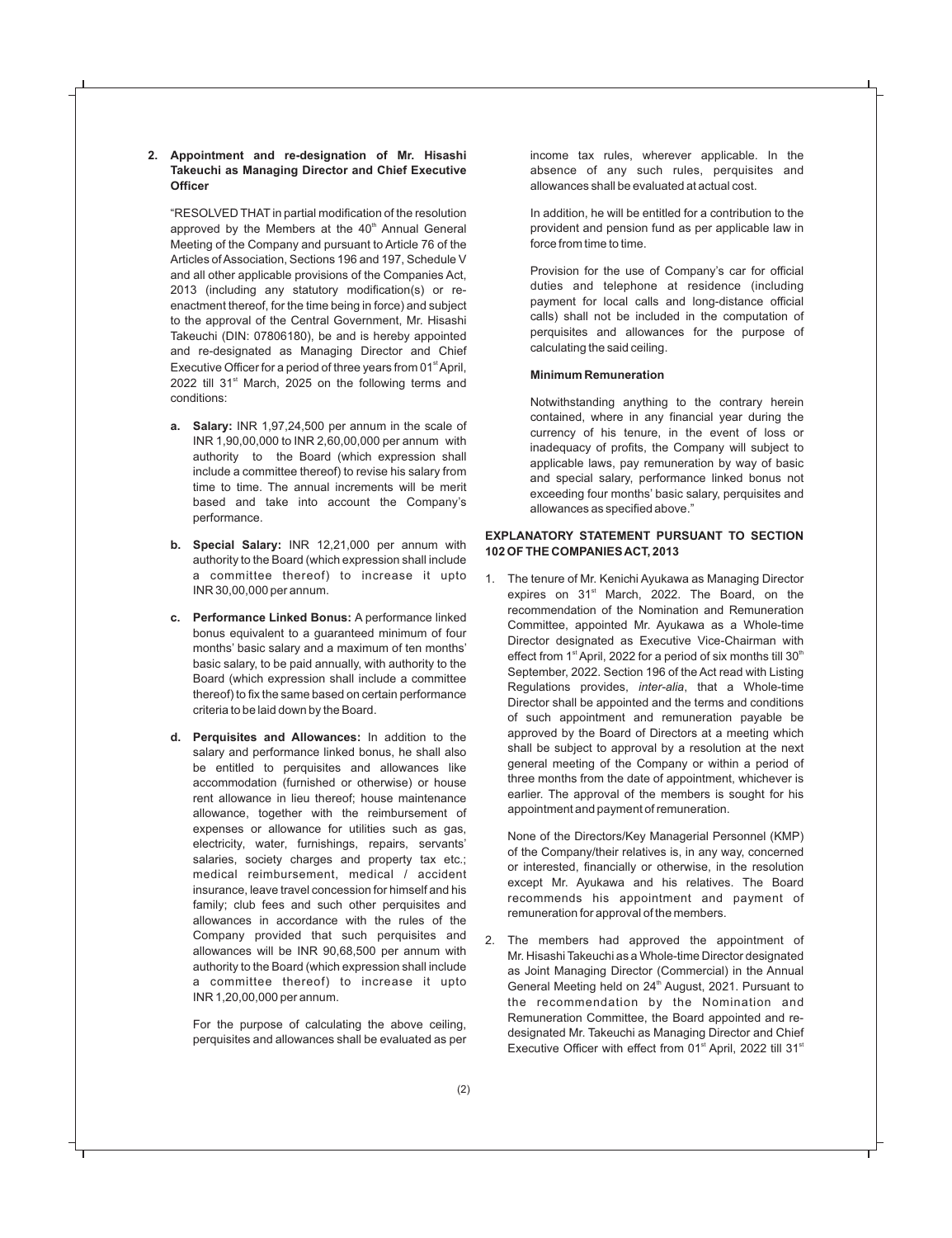March, 2025. Section 196 of the Act read with Listing Regulations provides, *inter-alia*, that a Managing Director shall be appointed and the terms and conditions of such appointment and remuneration payable be approved by the Board of Directors at a meeting which shall be subject to the approval by a resolution at the next general meeting of the Company or within a period of three months from the date of appointment, whichever is earlier. The approval of the members is sought for his appointment, re-designation and payment of remuneration.

None of the Directors/Key Managerial Personnel (KMP) of the Company/their relatives is, in any way, concerned or interested, financially or otherwise, in the resolution except Mr. Hisashi Takeuchi and his relatives. The Board recommends his appointment, re-designation and payment of remuneration for approval of the members.

#### **Notes:**

- 1. The relevant explanatory statement pursuant to the provisions of Section 102 of the Companies Act, 2013 setting out the material facts and reasons is given hereinabove.
- 2. Due to the outbreak of COVID-19 Pandemic, the Ministry of Corporate Affairs ("**MCA**") vide the relevant Circulars, has permitted companies to conduct the Postal Ballot by sending the Notice in electronic form only. The communication of the assent or dissent of the Members would take place through the process of remote e-voting.
- 3. In accordance with the relevant Circulars, the Members are requested to take note of the following:
	- a) Notice of Postal Ballot and the e-voting instructions along with the User ID and Password are being sent by email to those Members who have registered their email address with their Depository Participant(s) ("**DPs**") or with Kfin Technologies Limited, the Registrar and Share Transfer Agent of the Company ("**KFIN**") and whose names appear in the Register of Members / List of Beneficial Owners as received from the National Securities Depository Limited and Central Depository Services (India) Limited **st** ("Depositories") as on **Friday, 1 April, 2022**  ("**Cut-off Date**").
	- b) Members holding shares in electronic form can verify/update their email address and mobile number with their respective DPs. Members can also temporarily update their email address and mobile number with KFIN, by following the procedure given below:
		- (i) Visit the link https://ris.kfintech.com/client services/postalballot/registration.aspx
		- (ii) Select the company name: Maruti Suzuki India **Limited**
- (iii) Enter DPID Client ID (in case shares are held in electronic form)/Physical Folio No. (in case shares are held in physical form) and Permanent Account Number ("**PAN**").
- (iv) In case of shares which are held in physical form, if PAN is not available in the records, please enter any one of the Share Certificate No. in respect of the shares held by you.
- (v) Enter the email address and mobile number.
- (vi) System will check the authenticity of the DPID Client ID/Physical Folio No. and PAN/Certificate No., as the case may be and send the OTPs to the said mobile number and email address, for validation.
- (vii) Enter the OTPs received by SMS and Email to complete the validation process. (Please note that the OTPs will be valid for 5 minutes only).
- (viii)In case the shares are held in physical form and PAN is not available, the system will prompt you to upload the self-attested copy of your PAN.
- (ix) System will confirm the email address for the limited purpose of serving the Postal Ballot Notice and the remote e-voting instructions along with the User ID and Password.

Alternatively, Members may send an email request to einward.ris@kfintech.com along with the scanned copy of their request letter duly signed by the  $1<sup>st</sup>$  member, providing the email address, mobile number, self-attested copy of PAN and Client Master copy in case shares are held in electronic form or copy of the share certificate in case shares are held in physical form, to enable KFIN to temporarily register their email address and mobile number so as to enable to issue the Postal Ballot Notice and the remote e-voting instructions along with the User ID and Password, through electronic mode. However, Members holding shares in electronic form, will have to once again register their email address and mobile number with their DPs, to permanently update the said information.

In case of any queries, in this regard, Members are requested to write to einward.ris@kfintech.com or evoting@kfintech.com or contact KFIN at toll free number: 1800 309 4001.

c) The Postal Ballot Notice has been uploaded on the website of the Company (www.marutisuzuki.com), KFIN (https://evoting.kfintech.com/public/ Downloads.aspx), National Stock Exchange of India Limited (www.nseindia.com) and BSE Limited (www.bseindia.com), in compliance with the relevant Circulars.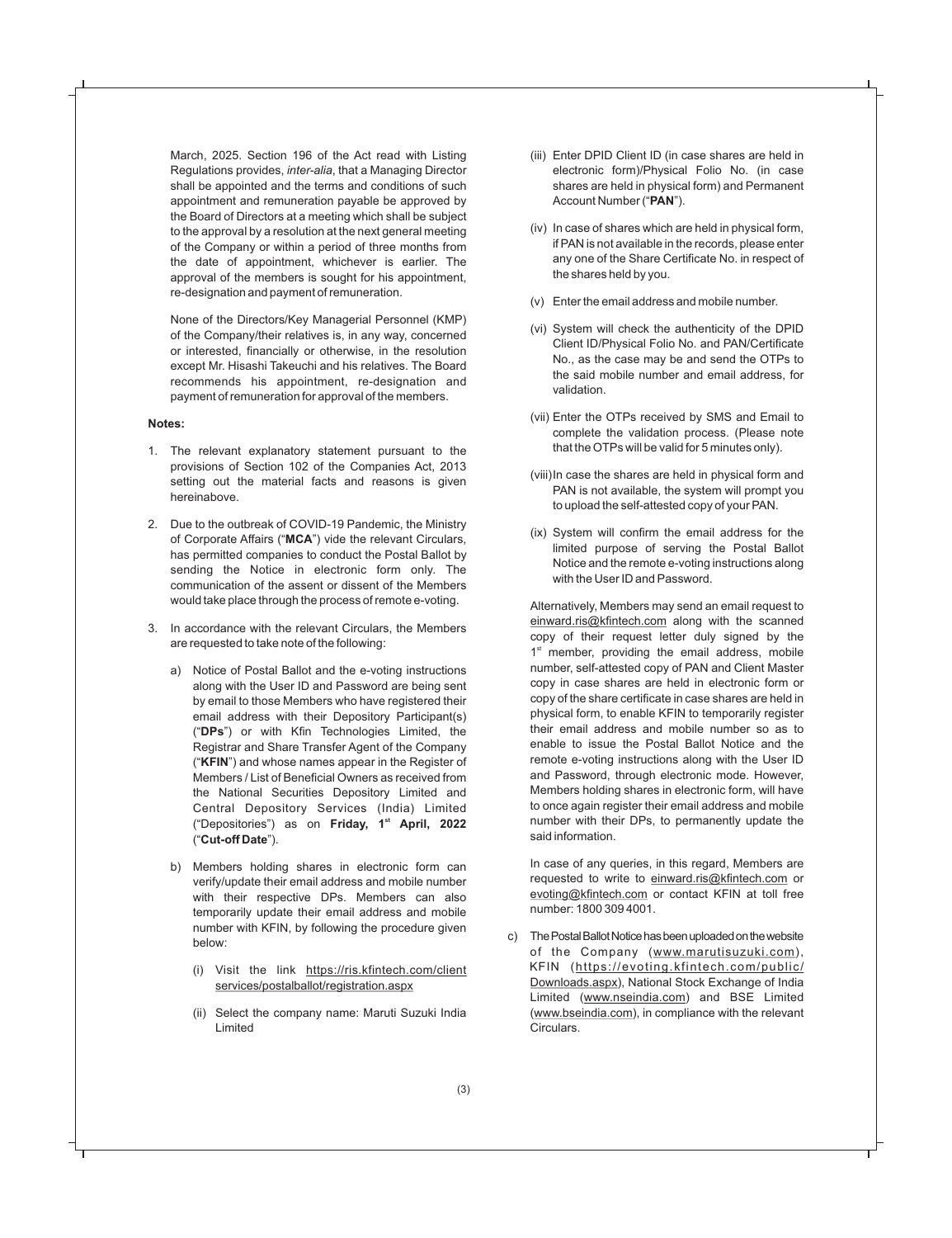# **4. Remote e-voting:**

- I. In compliance with Regulation 44 of the Listing Regulations and Section 108 of the Companies Act, 2013, read with Rule 20 and 22 of the Companies (Management and Administration) Rules, 2014, as amended and the relevant Circulars, the Company is pleased to provide facility of remote e-voting to enable its Members to cast their votes electronically in respect of the Resolution(s) as set out in this Postal Ballot Notice.
- II. The remote e-voting period commences from **Friday, th 15 April, 2022 (9:00 a.m. IST)** and ends on **th Saturday, 14 May, 2022, (5:00 p.m. IST)**. The remote e-voting will not be allowed beyond the aforesaid date and time and the remote e-voting module shall be forthwith disabled by KFIN upon expiry of the aforesaid period. Once the vote on the resolution in cast by the Member, he/she shall not be allowed to change it subsequently.
- III. The Company has appointed Mr. Manish Gupta, Partner of RMG & Associates, Company Secretaries in whole-time practice with Membership No. FCS 5123 and Certificate of Practice No.4095, as the Scrutinizer to scrutinize the remote e-voting process in a fair and transparent manner.
- IV. The voting rights of the Members shall be in proportion of their shareholding to the total issued and paid up equity share capital of the Company as on the cut-off date i.e. **Friday, 1<sup>st</sup> April, 2022.**
- V. A person who is not a Member of the Company as on

the said cut-off date, will not be entitled to vote and should treat this Postal Ballot Notice, for information purposes only.

VI. Members holding shares either in physical form or dematerialized form, as on the cut-off date i.e. **Friday,**  1<sup>st</sup> April, 2022, (including those Members who may not receive this Postal Ballot Notice due to nonregistration of their email address with KFIN or the DPs, as aforesaid) can cast their votes electronically, in respect of the Resolution(s) as set out in the Postal Ballot Notice only through the remote e-voting.

# **VII. Instructions for voting through remote e-voting:**

- a. In pursuant to SEBI Circular No. SEBI/HO/CFD/ CMD/CIR/P/2020/242 dated 9<sup>th</sup> December, 2020 on "e-Voting facility provided by Listed Companies", e-Voting process has been enabled to all the individual demat account holders, by way of single login credential, through their demat accounts / websites of Depositories / Depository Participant (s) ('DPs') in order to increase the efficiency of the voting process.
- b. Individual demat account holders would be able to cast their vote without having to register again with the e-voting service provider (ESP) thereby not only facilitating seamless authentication but also ease and convenience of participating in e-voting process. The members are advised to update their mobile number and e-mail ID with their DPs to access e-Voting facility.

| <b>Type of shareholders</b>                                                     | <b>Login Method</b>                                                                                                                                                                                                                                                                                                                                                                                                                                                                                                                                                                                                                                                                                                                                                                                                                                                                                                                                                                                                                                                                                                                                                                                                                         |  |
|---------------------------------------------------------------------------------|---------------------------------------------------------------------------------------------------------------------------------------------------------------------------------------------------------------------------------------------------------------------------------------------------------------------------------------------------------------------------------------------------------------------------------------------------------------------------------------------------------------------------------------------------------------------------------------------------------------------------------------------------------------------------------------------------------------------------------------------------------------------------------------------------------------------------------------------------------------------------------------------------------------------------------------------------------------------------------------------------------------------------------------------------------------------------------------------------------------------------------------------------------------------------------------------------------------------------------------------|--|
| Individual Shareholders<br>holding securities in demat<br>mode with <b>NSDL</b> | 1. User already registered for Internet-based Demat Account Statement (IDeAS)<br>facility:<br>Visit URL: https://eservices.nsdl.com<br>Click on the 'Beneficial Owner' icon under 'Login' under 'IDeAS' section<br>Ш.<br>On the new page, enter User ID and Password. Post successful authentication,<br>III.<br>click on 'Access to e-voting'<br>IV. Click on company name or e-voting service provider and members will be re-<br>directed to e-voting service provider website for casting the vote during the remote<br>e-voting period<br>2. User not registered for IDeAS e-Services:<br>To register click on link: https://eservices.nsdl.com<br>I.<br>Select 'Register Online for IDeAS' or click at<br>Ш.<br>https://eservices.nsdl.com/SecureWeb/IdeasDirectReg.jsp<br>III. Proceed with completing the required fields and follow steps given in point 1<br>above.<br>Accessing the e-voting website of NSDL:<br>3.<br>Open URL: https://www.evoting.nsdl.com/<br>Click on the icon 'Login' which is available under 'Shareholder/Member' section<br>Ш.<br>III. A new screen will open. Enter User ID (i.e. sixteen digit demat account number<br>held with NSDL), Password / OTP and a Verification Code as shown on the screen |  |

**Login method for remote e-voting for Individual Shareholders holding securities in demat mode.**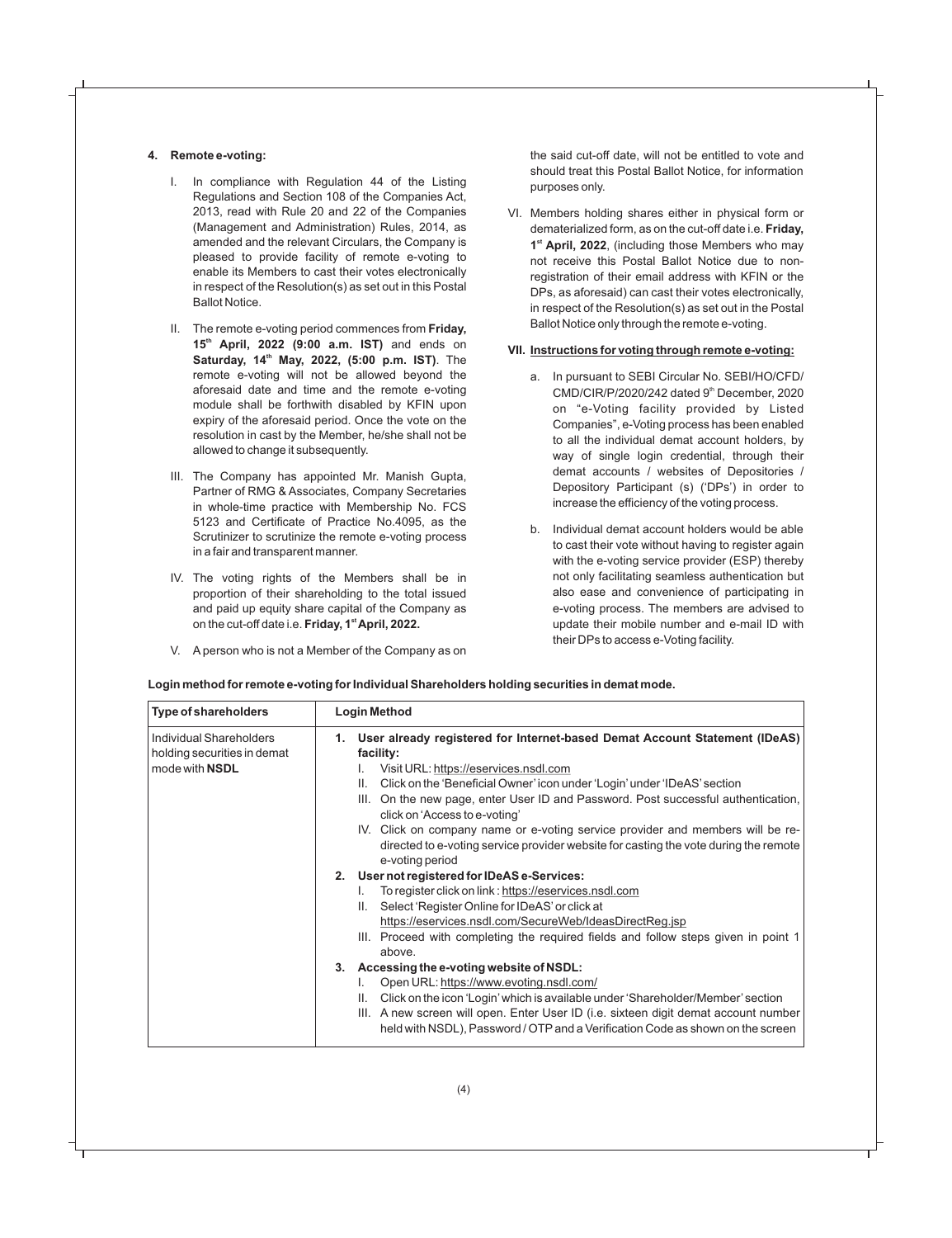|                                                                                                      |          | IV. On successful authentication, you will enter the e-voting module of NSDL. Click on<br>"Active E-Voting Cycles/VC or OAVMs" option under e-voting. You will see<br>company name on the next screen. Click on the e-voting link available or select<br>e-voting service provider "KFintech" and you will be re-directed to the e-voting<br>page of KFintech to cast your vote without any further authentication.                                                                                                                                                                                                                                                                                                                                                                                                                                                                                                                                                                                                                                                                                                                                                                                                                                                            |
|------------------------------------------------------------------------------------------------------|----------|--------------------------------------------------------------------------------------------------------------------------------------------------------------------------------------------------------------------------------------------------------------------------------------------------------------------------------------------------------------------------------------------------------------------------------------------------------------------------------------------------------------------------------------------------------------------------------------------------------------------------------------------------------------------------------------------------------------------------------------------------------------------------------------------------------------------------------------------------------------------------------------------------------------------------------------------------------------------------------------------------------------------------------------------------------------------------------------------------------------------------------------------------------------------------------------------------------------------------------------------------------------------------------|
| <b>Individual Shareholders</b><br>holding securities in demat<br>mode with CDSL                      | 2.<br>3. | 1. Existing user who have opted for Easi/Easiest:<br>Visit URL: https://web.cdslindia.com/myeasi/home/login or www.cdslindia.com<br>L.<br>II. Click on New System Myeasi.<br>III. Login with your registered user id and password.<br>IV. The user will see the e-voting menu. The menu will have links of e-voting service<br>provider i.e. KFintech e-voting portal.<br>V. Click on e-voting service provider name to cast your vote.<br>Users who have not opted for Easi/Easiest:<br>Option to register is available at<br>L.<br>https://web.cdslindia.com/myeasi/Registration/EasiRegistration<br>II. Proceed with completing the required fields and follow the steps given in point 1<br>above.<br>Accessing the e-voting website of CDSL:<br>Visit URL: www.cdslindia.com.<br>$\mathbf{L}$<br>Provide your Demat Account Number and PAN.<br>Ш.<br>III. System will authenticate user by sending OTP on registered Mobile & Email as<br>recorded in the Demat Account.<br>IV. On successful authentication, you will enter the e-voting module of CDSL. Click<br>on the e-voting link available or select E-Voting Service Provider "KFintech" and<br>you will be re-directed to the e-voting page of KFintech to cast your vote without<br>any further authentication. |
| Individual Shareholders login<br>through their demat accounts /<br>Website of Depository Participant | L.<br>Ш. | Members can also login using the login credentials of their demat accounts through<br>their DP registered with NSDL/CDSL for e-Voting facility.<br>Once logged-in, members will be able to see the e-voting option. Click on e-voting<br>option, members will be redirected to NSDL / CDSL Depository site after successful<br>authentication, wherein you can see e-voting feature.<br>III. Click on options available against company name or e-voting service provider -<br>KFintech and members will be redirected to e-voting website of KFintech for casting<br>vote during the remote e-voting period without any further authentication.                                                                                                                                                                                                                                                                                                                                                                                                                                                                                                                                                                                                                               |

**Important note:** Members who are unable to retrieve User ID / Password are advised to use Forgot user ID and Forgot Password option available at respective websites.

**For technical Assistance:** Members facing any technical issue in logging can contact the respective helpdesk by sending a request on the e-mail id's or contact on the phone nos. provided below:

| <b>NSDL</b>                                 | <b>CDSL</b>                                |
|---------------------------------------------|--------------------------------------------|
| E-mail: $evoting@nsdl.co.in$                | E-mail: helpdesk.evoting@cdslindia.com     |
| Toll free no. 1800 1020 990 / 1800 22 44 30 | Phone no: 022 - 23058738 / 022-23058542-43 |

#### **VIII.Login method for e-voting for members other than Individuals holding securities in demat mode and members holding securities in physical mode.**

- A. Members whose email IDs are registered with the Company/ Depository Participants (s), will receive an email from KFIN which will include details of E-Voting Event Number (EVEN), USER ID and password. They will have to follow the following process:
	- a. Launch internet browser by typing the URL: https://evoting.kfintech.com/
- b. Enter the login credentials (i.e. User ID and password). In case of physical folio, User ID will be EVEN (E-Voting Event Number), followed by folio number. In case of Demat account, User ID will be your DP ID and Client ID. However, if you are already registered with Kfin for e-voting, you can use your existing User ID and password for casting the vote.
- c. After entering these details appropriately, click on "LOGIN"
- d. You will now reach password change Menu wherein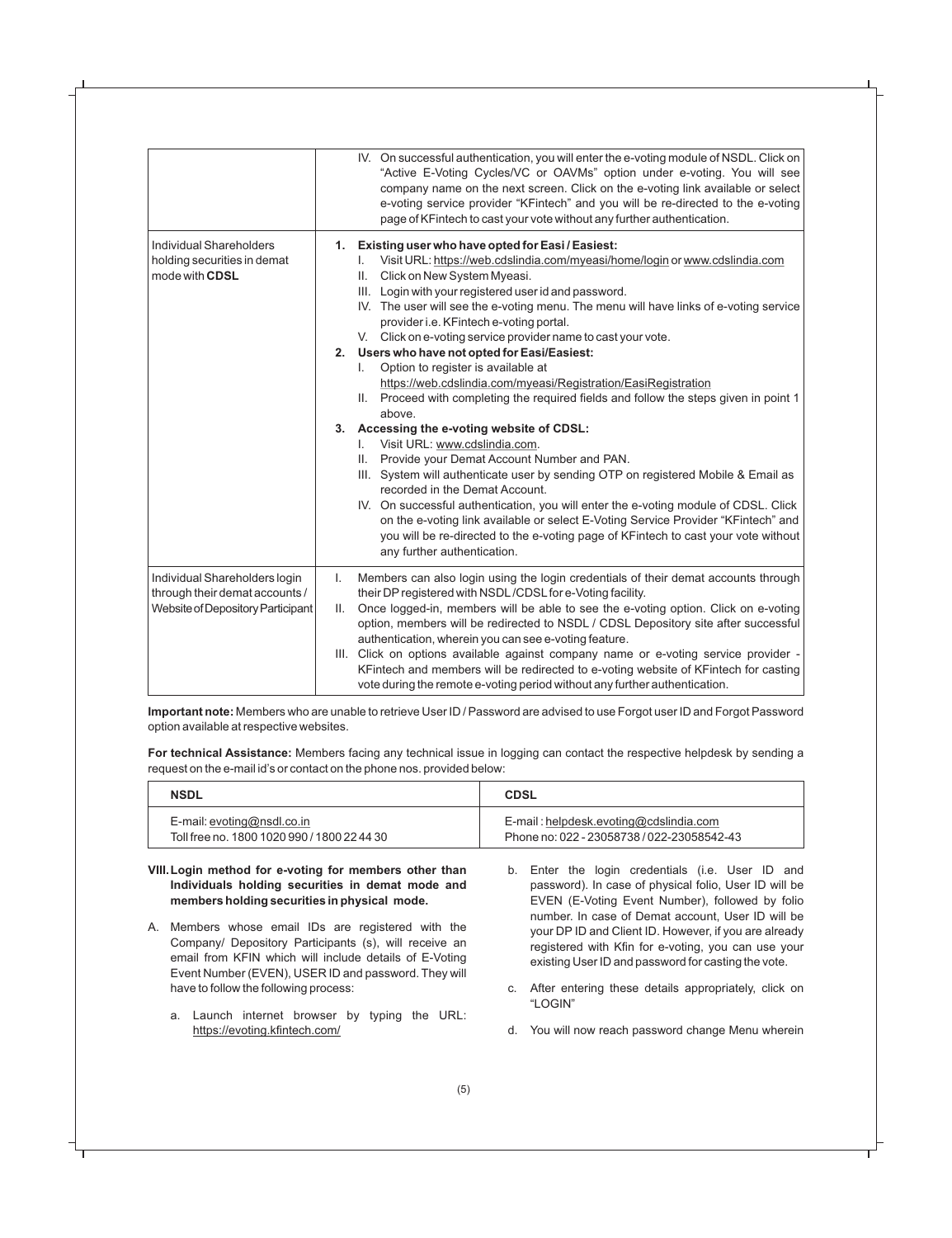you are required to mandatorily change your password. The new password shall comprise of minimum 8 characters with at least one upper case (A- Z), one lower case (a-z), one numeric value (0-9) and a special character  $(@, #, \$, etc.,)$ . The system will prompt you to change your password and update your contact details like mobile number, email ID etc. on first login. You may also enter a secret question and answer of your choice to retrieve your password in case you forget it. It is strongly recommended that you do not share your password with any other person and that you take utmost care to keep your password confidential.

- e. You need to login again with the new credentials.
- f. On successful login, the system will prompt you to select the "EVEN" of "Maruti Suzuki India Limited" and click on "Submit"
- g. On the voting page, enter the number of shares (which represents the number of votes) as on the Cutoff Date under "FOR/AGAINST" or alternatively, you may partially enter any number in "FOR" and partially "AGAINST" but the total number in "FOR/AGAINST" taken together shall not exceed your total shareholding as mentioned herein above. You may also choose the option ABSTAIN. If the member does not indicate either "FOR" or "AGAINST" it will be treated as "ABSTAIN" and the shares held will not be counted under either head.
- h. Members holding multiple folios/demat accounts shall choose the voting process separately for each folio/ demat accounts.
- i. Voting has to be done for each item of the notice separately. In case you do not desire to cast your vote on any specific item, it will be treated as abstained.
- j. You may then cast your vote by selecting an appropriate option and click on "Submit".
- k. A confirmation box will be displayed. Click "OK" to confirm else "CANCEL" to modify. Once you have voted on the resolution(s), you will not be allowed to modify your vote. During the voting period, Members can login any number of times till they have voted on the Resolution(s)
- l. Corporate/Institutional Members (i.e. other than Individuals, HUF, NRI etc.) are also required to send scanned certified true copy (PDF Format) of the Board Resolution/Authority Letter etc., authorizing its representative to cast vote on its behalf through remote e-voting together with attested specimen signature(s) of the duly authorised representative(s), to the Scrutinizer at email id e-voting@rmgcs.com with a copy marked to evoting@kfintech.com on or before Saturday, 14<sup>th</sup> May, 2022.
- **IX. Members whose email IDs are not registered with the Company/ Depository Participants(s), and consequently Notice of Postal Ballot and e-voting instructions cannot be serviced, will have to follow the following process:**
	- a. Members who have not registered their email address and in consequence, the Notice of Postal Ballot Notice and e-voting instructions cannot be serviced, may temporarily get their email address and mobile number provided with KFIN, by accessing the link: https://ris.kfintech.com/clientservices/mobilereg/ mobileemailreg.aspx. Members are requested to follow the process as guided to capture the email address and mobile number for sending the soft copy of the notice and e-voting instructions along with the User ID and Password. In case of any queries, member may write to einward.ris@kfintech.com
	- b. Alternatively, member may send an email request at the email id einward.ris@kfintech.com along with scanned copy of the signed copy of the request letter providing the email address, mobile number, selfattested PAN copy and Client Master copy in case of electronic folio and copy of share certificate in case of physical folio for sending the notice of postal ballot and the e-voting instructions.
	- c. After receiving the e-voting instructions, please follow all steps above to cast your vote by electronic means.

# **X. Other Instructions**:

- A. Any member who has not received/forgotten the User ID and Password, may obtain/generate/retrieve the same from KFIN in the manner as mentioned below:
	- a. If the mobile number of the Member is registered against Folio No./ DP ID Client ID, the Member may send SMS: MYEPWD<space> e-voting Event Number + Folio No. or DP ID Client ID to 9212993399.
		- i. Example, for NSDL:

MYEPWD<SPACE>IN12345612345678

ii. Example, for CDSL:

MYEPWD<SPACE>1402345612345678

iii. Example for Physical:

MYEPWD<SPACE>1234567890

b. If email address or mobile number of the Member is registered against Folio No./ DP ID Client ID, then on the home page of **https://evoting.kfintech.com/** the Member may click "Forgot Password" and enter Folio No. or DP ID Client ID and PAN to generate a new password.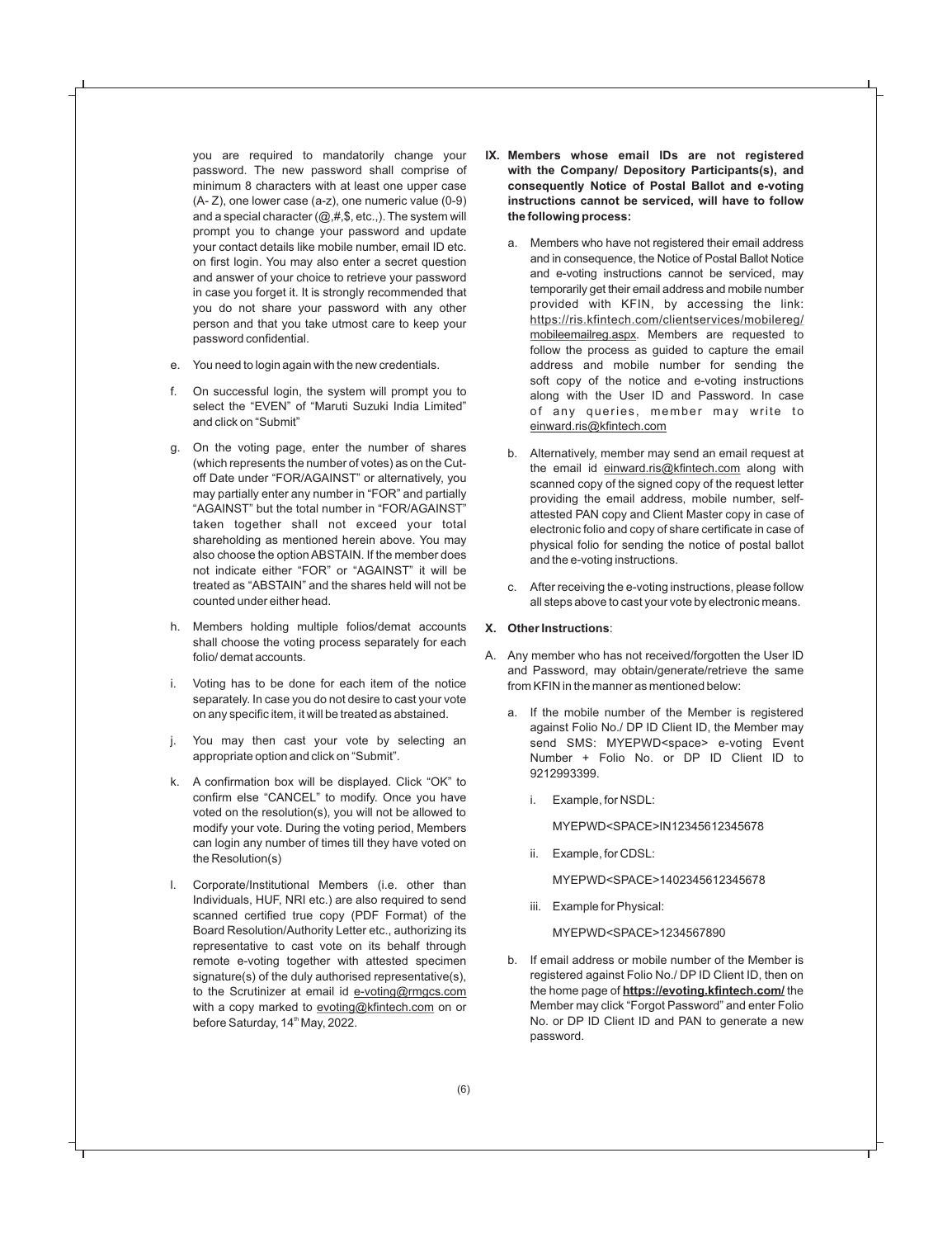- c. Members who may require any technical assistance or support during the e-voting period are requested to contact KFIN's toll-free numbers 1800-309-4001 or write them to them at evoting@kfintech.com.
- d. In case of any query, clarification(s) and/or grievance(s), in respect of remote e-voting, please refer the Help & Frequently Asked Questions (FAQs) section and e-voting user manual available at the download Section of KFIN's website https://evoting.kfintech.com/public/Downloads.aspx or contact Mr. Raj Kumar Kale at evoting@kfintech.com or call KFIN's toll free No. 1800-309-4001 for any further clarification.
- 5. The Scrutinizer shall, after conclusion of remote e-voting submit his report to the Chairman of the Company. The result of the Postal Ballot will be declared by the Chairman

or any person authorized by him, in this regard, not later than two working days of the conclusion of the remote **th** e-voting i.e. **Tuesday, 17 May, 2022**.

- 6. The Result(s) in respect of the Resolution(s) as set out in the Postal Ballot Notice, so declared, along with the Scrutinizer's Report will be communicated to the Stock Exchanges, not later than **Tuesday, 17<sup>th</sup> May, 2022** and will be uploaded on the website of the Company i.e. www.marutisuzuki.com and of KFIN i.e. https://evoting.kfintech.com/public/Downloads.aspx. The said Results will also be displayed at the Registered and Corporate Office of the Company.
- 7. In case Members have any queries or need any assistance on remote e-voting, they may write to KFIN at einward.ris@kfintech.com or evoting@kfintech.com or they may contact KFIN at toll free number: 1800 309 4001.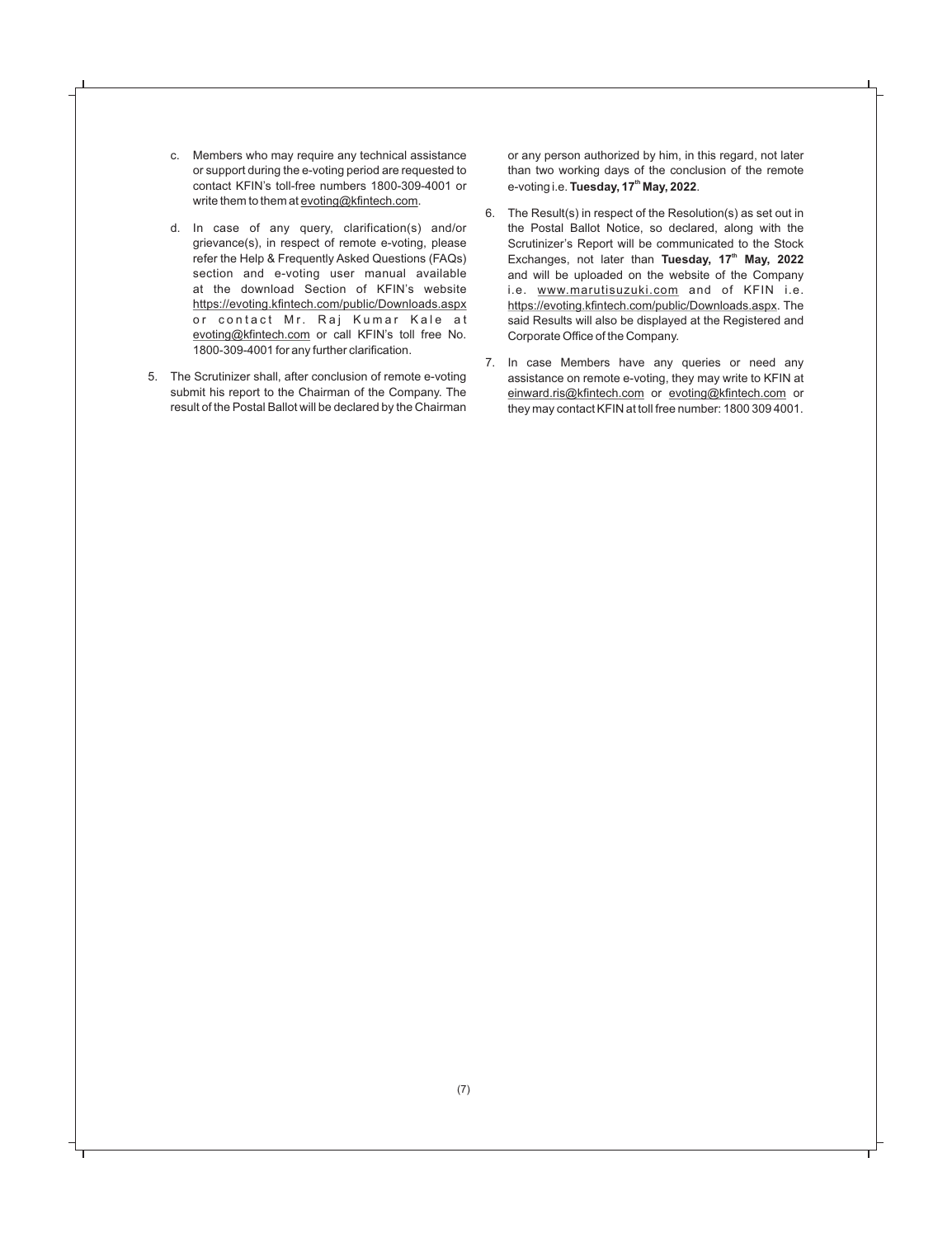# **Additional Information:**

Details of Directors recommended for appointment/re-appointment:

| <b>Particulars</b>                                                                   | Mr. K. Ayukawa                                                                                                                                                                                                                                                                                                                                                                                                                                                                                                                                                                                                                                                           | Mr. Hisashi Takeuchi                                                                                                                                                                                                                                                                                                                                                                                                                                                                                                                                                                                                                                                                                                                                                                                                                                                                                                                                                                                           |
|--------------------------------------------------------------------------------------|--------------------------------------------------------------------------------------------------------------------------------------------------------------------------------------------------------------------------------------------------------------------------------------------------------------------------------------------------------------------------------------------------------------------------------------------------------------------------------------------------------------------------------------------------------------------------------------------------------------------------------------------------------------------------|----------------------------------------------------------------------------------------------------------------------------------------------------------------------------------------------------------------------------------------------------------------------------------------------------------------------------------------------------------------------------------------------------------------------------------------------------------------------------------------------------------------------------------------------------------------------------------------------------------------------------------------------------------------------------------------------------------------------------------------------------------------------------------------------------------------------------------------------------------------------------------------------------------------------------------------------------------------------------------------------------------------|
| Age                                                                                  | 66                                                                                                                                                                                                                                                                                                                                                                                                                                                                                                                                                                                                                                                                       | 58                                                                                                                                                                                                                                                                                                                                                                                                                                                                                                                                                                                                                                                                                                                                                                                                                                                                                                                                                                                                             |
| Qualification                                                                        | Law graduate from Osaka University, Japan                                                                                                                                                                                                                                                                                                                                                                                                                                                                                                                                                                                                                                | Graduated from the Faculty of Economics,<br>Yokohama National University                                                                                                                                                                                                                                                                                                                                                                                                                                                                                                                                                                                                                                                                                                                                                                                                                                                                                                                                       |
| <b>Experience</b>                                                                    | He joined Suzuki Motor Corporation (SMC)<br>in 1980 and worked at various levels there<br>including General Manager, Overseas<br>Marketing, Administration Department and<br>Managing Director of Pak Suzuki Motor<br>Company Limited. He joined the board of<br>Maruti Suzuki India Limited in 2008 as a non<br>executive Director and was appointed as<br>Managing Director with effect from 1 <sup>st</sup> April,<br>2013 for a period of three years and his<br>tenure was further extended in 2016 for a<br>period of three years and in 2019 till 31 <sup>st</sup><br>March, 2022. His area of specialization is<br>knowledge of all aspects of the car industry. | He joined SMC in April 1986 and was<br>assigned overseas marketing department,<br>Europe Group, SMC. In 1996, he was<br>assigned overseas marketing department,<br>Oceania Group, SMC and promoted in 1997<br>as Director (Marketing and Sales), Suzuki<br>Australia PTY Ltd. Thereafter, he worked at<br>various levels like Deputy Managing<br>Director/Managing Director, Magyar Suzuki<br>Corporation; Department General Manager,<br>Global Automobile Planning Department and<br>India Automobile Department; Divisional<br>General Manager, Global Business<br>Administration & Planning Division; Deputy<br>Executive General Manager, Global<br>Automobile Marketing /India Automobile<br>Department, SMC; Managing Officer, In<br>Charge of Asia, Global Automobile<br>Marketing/India Automobile Department;<br>and Managing Officer, Executive General<br>Manager, Asia Automobile Marketing/India<br>Automobile Department, SMC.<br>His area of specialization is Global<br>Automobile Marketing. |
| Terms & conditions of<br>appointment/re-<br>appointment                              | As per resolution at item no. 1                                                                                                                                                                                                                                                                                                                                                                                                                                                                                                                                                                                                                                          | As per resolution at item no. 2                                                                                                                                                                                                                                                                                                                                                                                                                                                                                                                                                                                                                                                                                                                                                                                                                                                                                                                                                                                |
| <b>Remuneration proposed to</b><br>be paid                                           | As per resolution at item no. 1                                                                                                                                                                                                                                                                                                                                                                                                                                                                                                                                                                                                                                          | As per resolution at item no. 2                                                                                                                                                                                                                                                                                                                                                                                                                                                                                                                                                                                                                                                                                                                                                                                                                                                                                                                                                                                |
| <b>Remuneration last drawn</b><br>(per annum)                                        | Basic Salary: INR 21,324,000 Special<br>Salary: INR 1,320,000 Performance Linked<br>Bonus: minimum 4 months basic salary and<br>maximum 10 months basic salary<br>Perquisites: INR 9,804,000                                                                                                                                                                                                                                                                                                                                                                                                                                                                             | Basic Salary: INR 18,125,000 Special<br>Salary: INR 1,122,000 Performance Linked<br>Bonus: minimum 4 months basic salary and<br>maximum 10 months basic salary<br>Perquisites: INR 8,333,000                                                                                                                                                                                                                                                                                                                                                                                                                                                                                                                                                                                                                                                                                                                                                                                                                   |
| Date of first appointment<br>on the Board                                            | 21 <sup>st</sup> July, 2008                                                                                                                                                                                                                                                                                                                                                                                                                                                                                                                                                                                                                                              | 27 <sup>th</sup> July, 2019                                                                                                                                                                                                                                                                                                                                                                                                                                                                                                                                                                                                                                                                                                                                                                                                                                                                                                                                                                                    |
| Shareholding in the<br>Company                                                       | Nil<br>Nil                                                                                                                                                                                                                                                                                                                                                                                                                                                                                                                                                                                                                                                               |                                                                                                                                                                                                                                                                                                                                                                                                                                                                                                                                                                                                                                                                                                                                                                                                                                                                                                                                                                                                                |
| <b>Relationship with other</b><br>directors, manager and key<br>managerial personnel | N.A.                                                                                                                                                                                                                                                                                                                                                                                                                                                                                                                                                                                                                                                                     | N.A.                                                                                                                                                                                                                                                                                                                                                                                                                                                                                                                                                                                                                                                                                                                                                                                                                                                                                                                                                                                                           |
| <b>Number of Board meetings</b><br>attended during 2021-22                           | Attended all the five meetings held in 2021-<br>22                                                                                                                                                                                                                                                                                                                                                                                                                                                                                                                                                                                                                       | Attended all the five meetings held in 2021-<br>22                                                                                                                                                                                                                                                                                                                                                                                                                                                                                                                                                                                                                                                                                                                                                                                                                                                                                                                                                             |